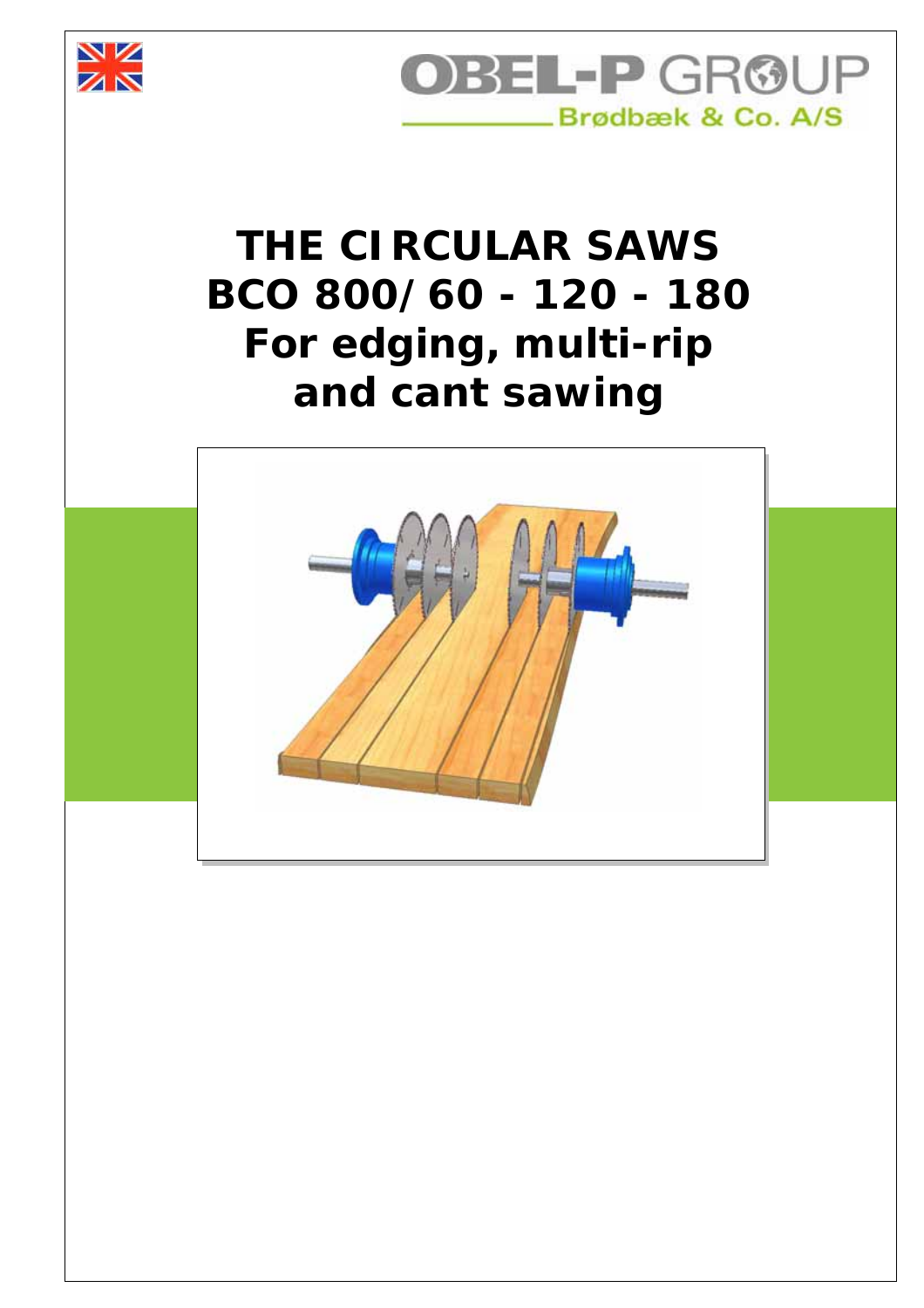Brødbæk & Co. A/S offers a wide range of circular saws.

This brochure shows a few examples, but as the entire range of BCO saws is modular, all saws are adapted to match customer requirements exactly.

Our new circular saw BCO 800, versions 800/60, 800/120 and 800/180, is based on experiences we have gained from 20 years in the sawmill business.

Additionally we are pleased to highlight the following improvements:

- Increased saw feeding speed up to 400 m/min.
- 15 to 500 mm cut between saw blades
- 800 mm passage width
- Saw operates in feeding direction
- Better service/maintenance access, especially at blade changing
- Equipped with 3 hard-chromed outfeed rollers
- Heavy-duty design, that is over-dimensioned shafts, bearings and bushings are used

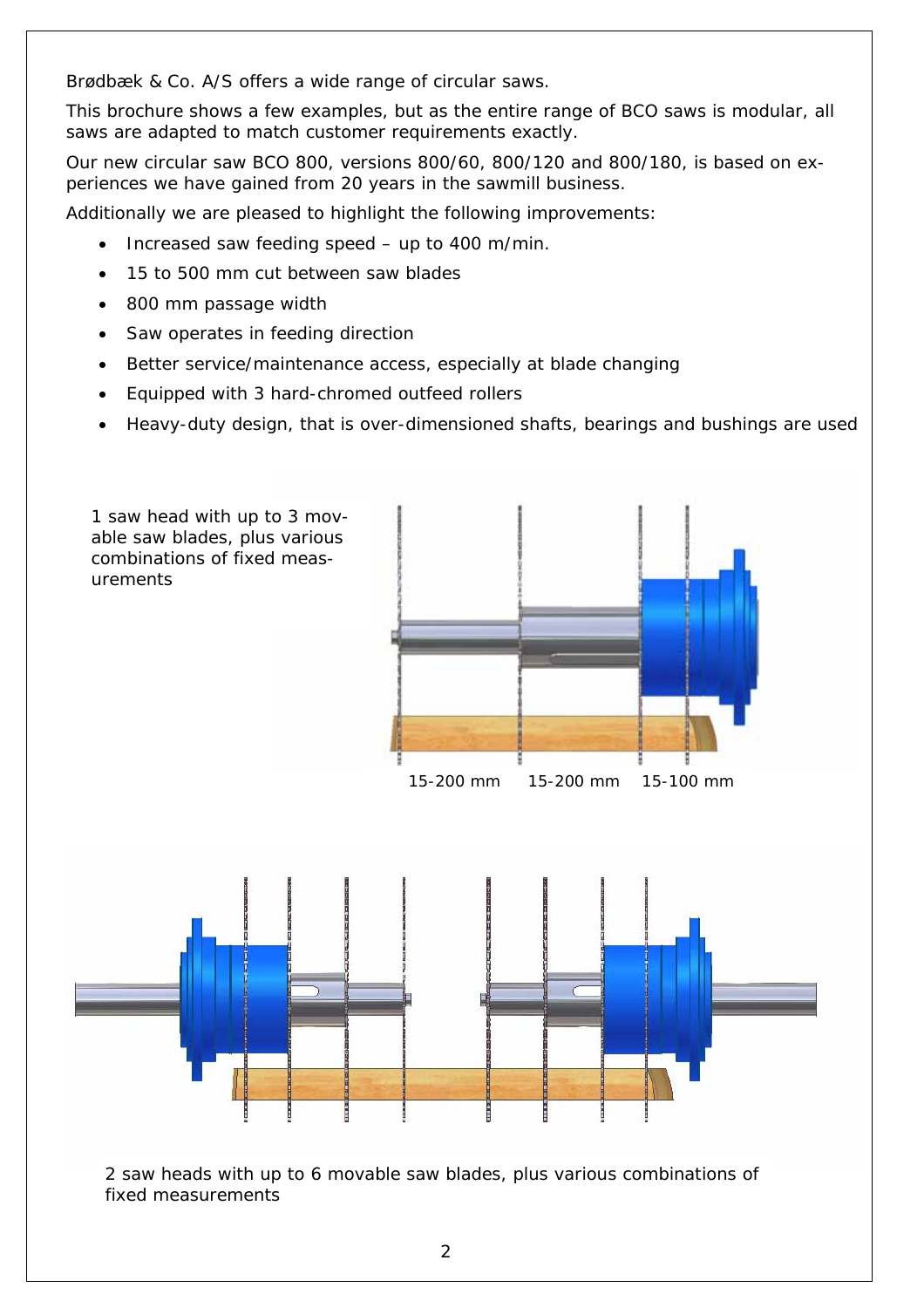| Technical data for the new circular saws BCO 800/60-120-180 |           |                |                |             |  |  |
|-------------------------------------------------------------|-----------|----------------|----------------|-------------|--|--|
| <b>Type</b>                                                 |           | 60             | 120            | 180         |  |  |
| Board length min.                                           | m         | 1.25           | 2.0(1.5)       | 2.0(1.5)    |  |  |
| Max. passing width                                          | mm        | 800            | 800            | 800         |  |  |
| Edging width, min.-max.                                     | mm        | 15-450         | 15-450         | 15-450      |  |  |
| Board thickness                                             | mm        | $12 - 60$      | 12-120         | 50-180      |  |  |
| Saw blade diameter                                          | mm        | 450            | 530            | 650         |  |  |
| Saw shaft diameter, hard<br>chromed                         | mm        | 105            | 105            | 105         |  |  |
| Saw shaft                                                   | rpm       | 3400           | 2800           | 2300        |  |  |
| Feeding speed                                               | m/min.    | 30-400         | 30-300         | 30-150      |  |  |
| Main motors, max.                                           | <b>kW</b> | $2 \times 160$ | $2 \times 160$ | 2 x 160     |  |  |
| Hydraulic setworks                                          | <b>kW</b> | 5.5            | 5.5            | 5.5         |  |  |
| Weight with main motors                                     | kg        | 5,000-9,000    | 5,000-9,000    | 5,000-9,000 |  |  |





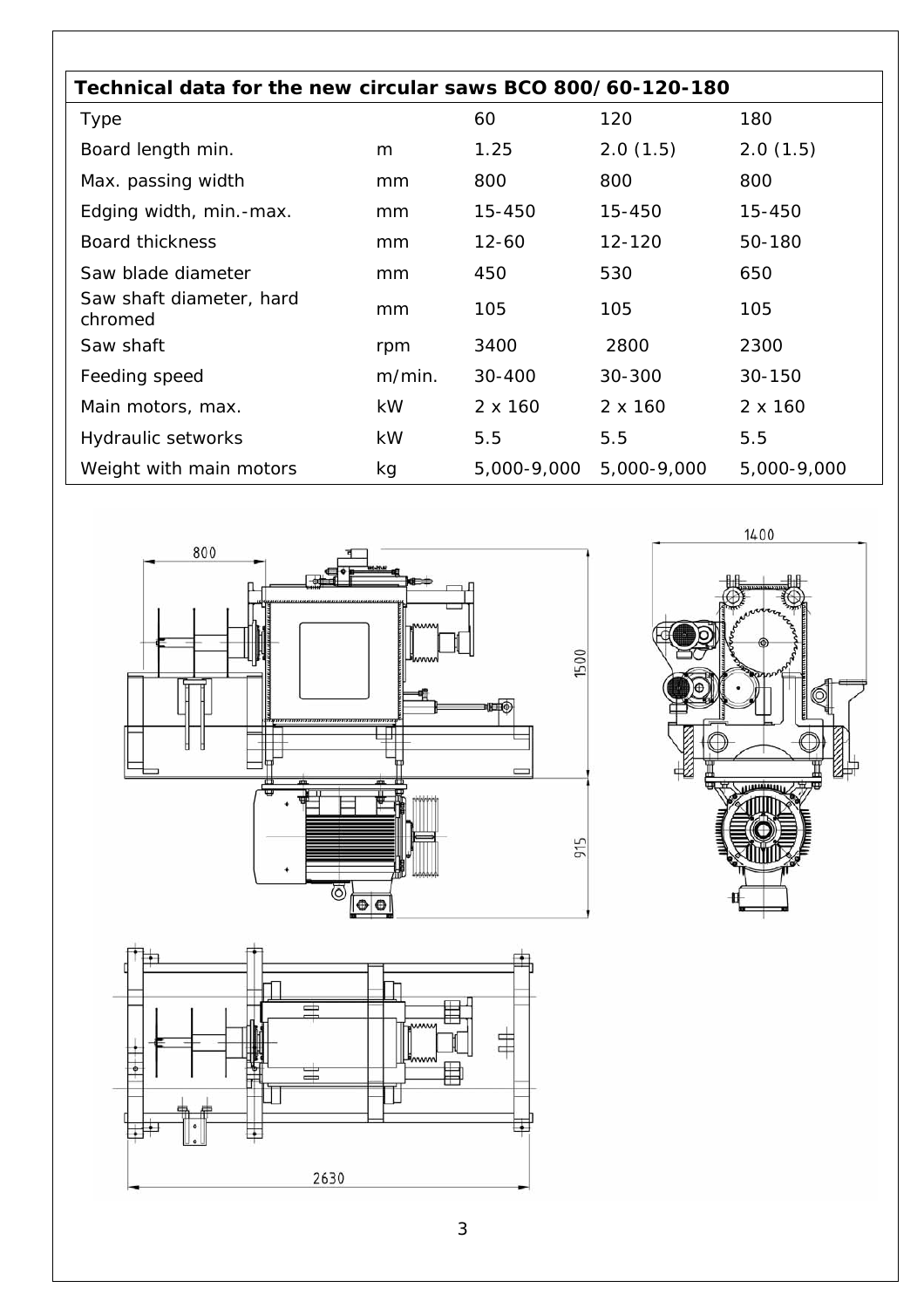Modular building of infeed and outfeed equipment secures many different solutions for sawmill lines.



- 1. Advanced sit-down version using the BCO 800/60 as an edger with ø450 mm saw blades. It operates at a cutting depth of 12-60 mm and a feeding speed of up to 400 m/min. Dependent on board length this machinery processes up to 50 boards/min. Trimming saws can be placed at infeed of transverse conveyor.
- 2. Stand-up version BCO 800/120 equipped with ø530 mm saw blades. Cutting depth 12-120 mm and feeding speed up to 300 m/min. Dependent on board length this machinery processes up to 35 boards/min.
- 3. A combined version using the BCO 800/180. Equipped with ø650 mm saw blades cutting depth is 50 to 180 mm and feeding speed up to 150 m/min. This machinery cuts boards and cants.

## **Measuring:**

The lines can be equipped with various measuring equipment and optimizing software.

- 1. Full face scanning of upper side or upper and under side of timber. The laser and camera equipment are built in modules, length each 1 m, and can be combined according to required board length
- 2. Point laser scanning. Calculation and optimization are based on software and PC from Microtec
- 3. Laser and photocell measuring. Calculation and optimization are based on PLC
- 4. Measuring can be carried out in combination with or overruled by a manually made decision in accordance with cutting pattern by using a push-button or chalk marking

Dependent on measurements and cutting patterns boards/timber can be aligned for skewing, centring or for following a base line.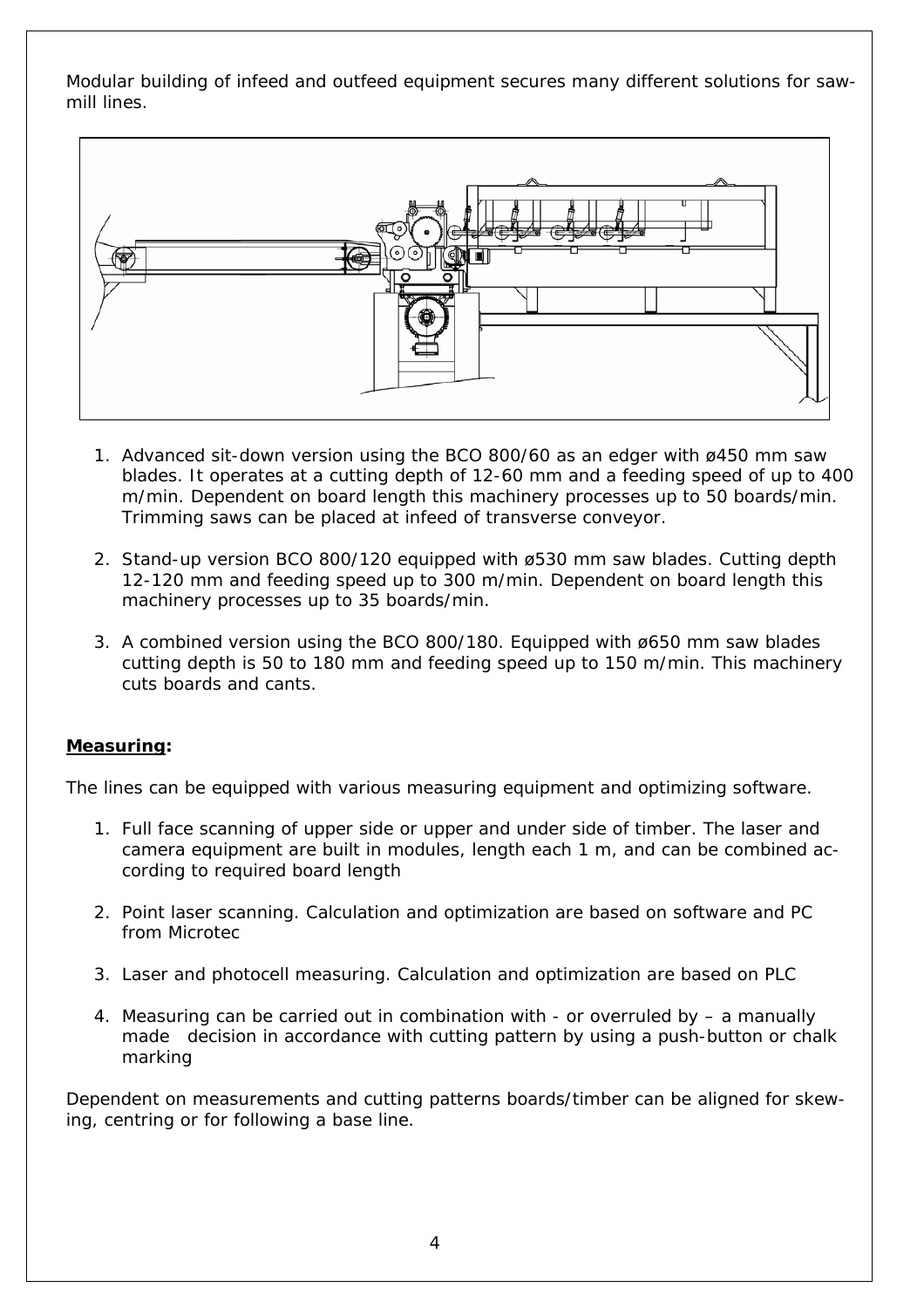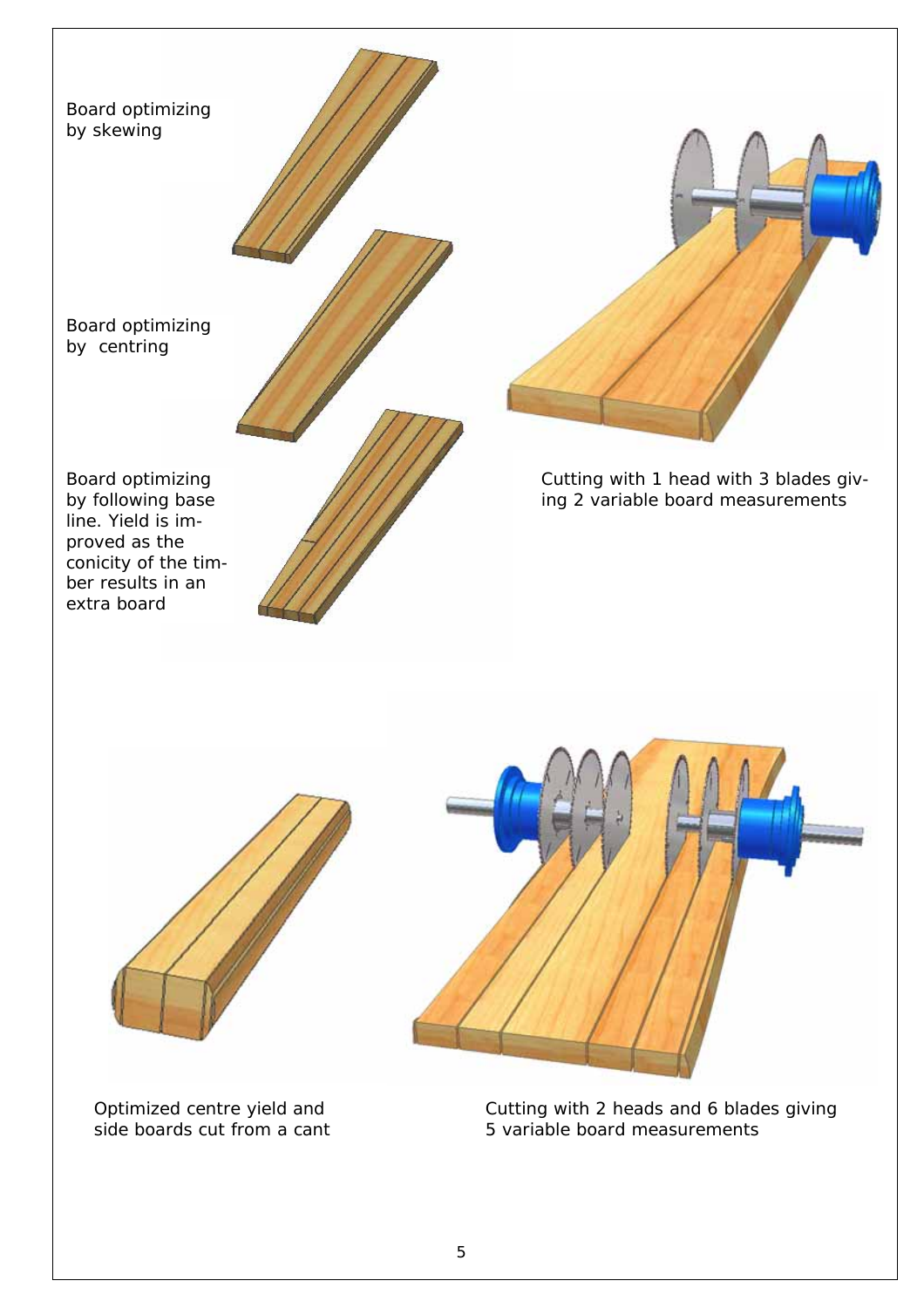Below another modular built solution based on our indeed flexible circular saw. The BCO 800/180 circular saw is mainly used for cant sawing - here shown in combination with our chipper canter BCO 500. Equipped with ø650 mm saw blades the cutting depth will be 50 to180 mm, and feeding speed will be up to 150 m/min.

This means very flexible cutting and optimum cutting yield.

The BCO 800-series will cut the centre yield at variable measurement and the side boards in the same run.

This machinery can also be equipped with various feeding equipment and 1D or 3D measuring:

By using a mid-centred infeed combined with 1D-scanning optimization, according to top diameter, is achieved.

By using an in-feed, combined with 3D-measuring type Microtec DiShape, the cant is aligned by skewing according to measured data, and optimum cutting yield is achieved.





Optimized centre yield after chipper canter and saw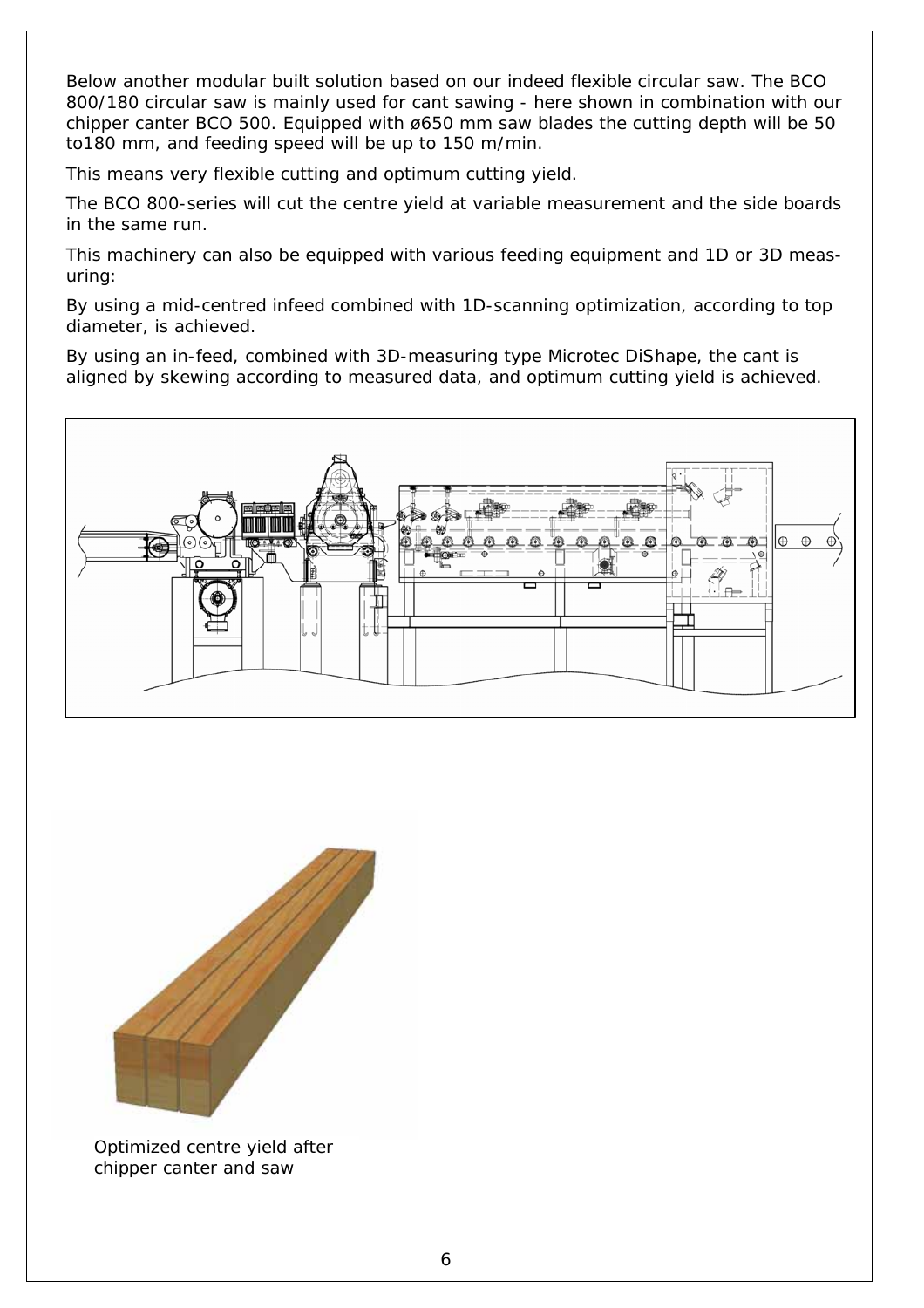If your requirements to cutting height cannot be met by 180 mm provided by the BCO 800 series, the Brødbæk & Co. circular saw family can offer as follows:

By combining the chipper canter BCO 500 or 600 with the 4 arbor saw BCO 400 or 500 series cutting heights of 275 and 375 mm respectively are obtainable.



BCO 3-400 and BCO 4-500 4 arbor multi-rip saws

The saws can be used as:

- Log taking saw
- Cant taking saw
- Multi-ripping saw



The vertical movement of the saw positions the saw blades correctly according to required cutting height. Upper and lower saw blades cut at the same depth. The saw changes vertical position to follow log taper

| <b>Technical data:</b>               |       | Model BCO 3-400 Model BCO 4-500 |         |
|--------------------------------------|-------|---------------------------------|---------|
| Min. log diameter                    | mm    | 100                             | 120     |
| Max. log diameter with cutters $Ø/H$ | mm    | 350/400                         | 500/550 |
| Depth of cut min.                    | mm    | 60                              | 60      |
| Depth of cut max.                    | mm    | 275                             | 375     |
| Cant length min.                     | m     | 1,8                             | 2,0     |
| Passage width max.                   | mm    | 1000                            | 1000    |
| Cutting width min.                   | mm    | 18 (12)                         | 18 (12) |
| Cutting width max.                   | mm    | 600                             | 600     |
| Saw blade diameter                   | mm    | 540                             | 640     |
| Saw arbor RPM                        | 1/min | 3000                            | 2600    |
| Drive power per saw arbor up to      | kW    | 160                             | 200     |
| Feeding speed up to                  | m/min | 100                             | 100     |
| Weight approx. with main motors      | kg    | 20,000                          | 22,000  |